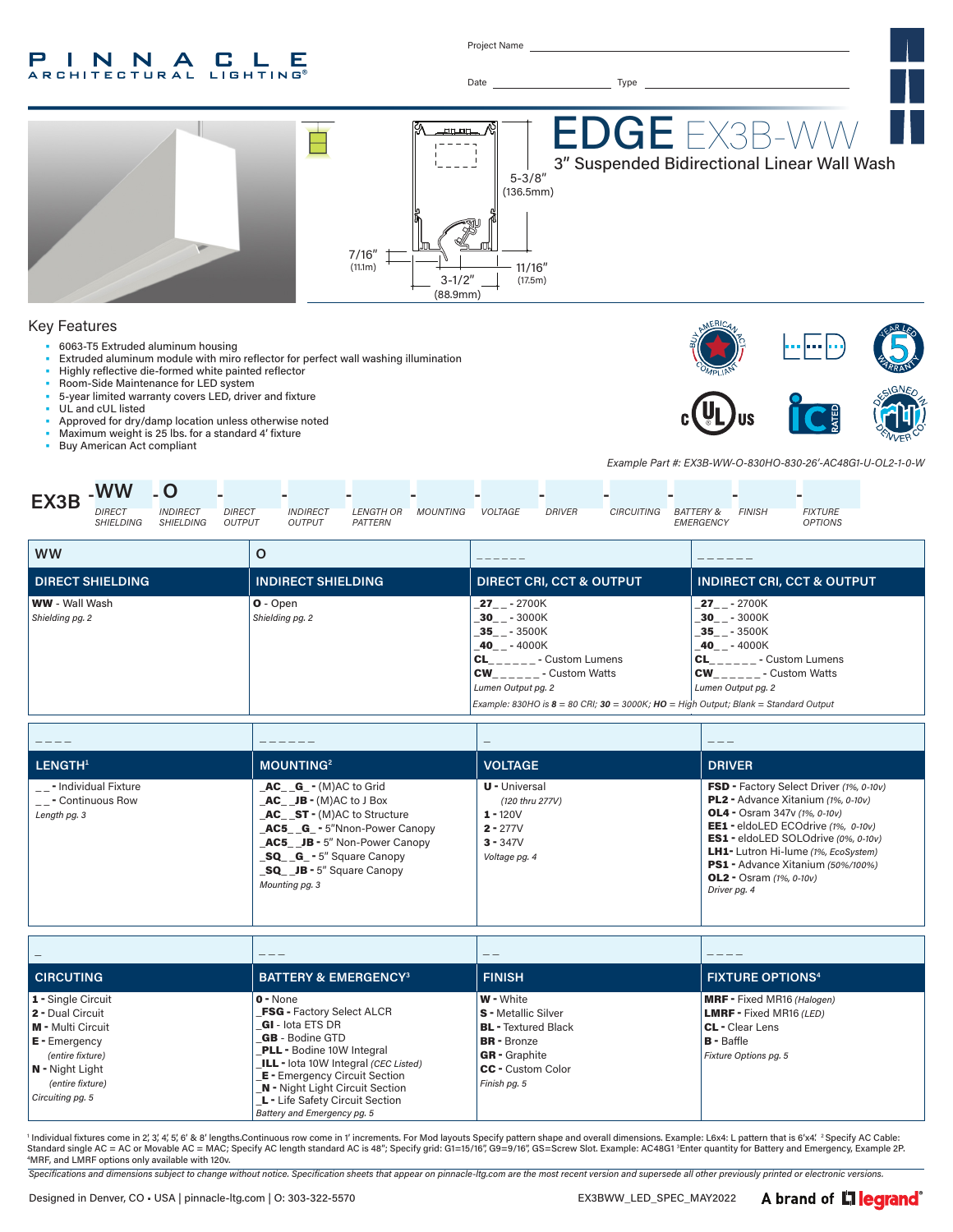#### EDGE EX3B-WW Suspended Bidirectional Linear Wall Wash P I N N A C L E P

#### **Direct Shielding** Direct Shielding **Indirect Shielding**

EX3B-WW

WW Wall Wash



| Ω                         |  |
|---------------------------|--|
| Open, Clear<br>Dust Guard |  |



#### **Output**

• Specify either 80 or 90 CRI

• Longer lead-time may apply for 90 CRI. Consult factory.

• 80 CRI = R9≥19 and 90 CRI = R9≥61

|                        | <b>Custom Output- Lumens OR Wattage</b>            |          |              |                                                     |       |                                                                                            |
|------------------------|----------------------------------------------------|----------|--------------|-----------------------------------------------------|-------|--------------------------------------------------------------------------------------------|
| CL                     |                                                    |          |              | Specify CRI, CCT and desired lumens (i.e. CL835400) |       | Specify lumens between standard offering listed below. Lumens are specified per color temp |
| <b>CW</b>              | Specify CRI, CCT and desired wattage (i.e. CW9407) |          |              |                                                     |       | Specify watts between standard offering listed below                                       |
| <b>Direct 80 CRI</b>   |                                                    |          |              |                                                     |       |                                                                                            |
|                        | Color                                              | Output   | <b>Watts</b> | Shielding                                           |       |                                                                                            |
|                        |                                                    |          | per foot     | <b>WW</b>                                           |       |                                                                                            |
|                        |                                                    |          |              | Wall Wash                                           |       |                                                                                            |
|                        |                                                    |          |              | Lumens/ft                                           | LPW   |                                                                                            |
| 830                    | 3000K                                              | Standard | 6.0          | 329                                                 | 54.6  |                                                                                            |
| <b>830HO</b>           | 3000K                                              | High     | 10.3         | 511                                                 | 49.7  |                                                                                            |
| 835                    | 3500K                                              | Standard | 6.0          | 343                                                 | 56.9  |                                                                                            |
| 835HO                  | 3500K                                              | High     | 10.3         | 534                                                 | 52.0  |                                                                                            |
| 840                    | 4000K                                              | Standard | 6.0          | 352                                                 | 58.4  |                                                                                            |
| <b>840HO</b>           | 4000K                                              | High     | 10.3         | 548                                                 | 53.3  |                                                                                            |
| <b>Direct 90 CRI</b>   |                                                    |          |              |                                                     |       |                                                                                            |
| 927                    |                                                    | Standard | 6.0          | 270                                                 | 44.8  |                                                                                            |
| <b>927HO</b>           | 2700K<br>2700K                                     | High     | 10.3         | 420                                                 | 40.9  |                                                                                            |
| 930                    | 3000K                                              | Standard | 6.0          | 304                                                 | 50.5  |                                                                                            |
| 930HO                  | 3000K                                              | High     | 10.3         | 471                                                 | 45.8  |                                                                                            |
| 935                    | 3500K                                              | Standard | 6.0          | 309                                                 | 51.3  |                                                                                            |
| 935HO                  | 3500K                                              | High     | 10.3         | 481                                                 | 46.8  |                                                                                            |
| 940                    | 4000K                                              | Standard | 6.0          | 314                                                 | 52.1  |                                                                                            |
| <b>940HO</b>           | 4000K                                              | High     | 10.3         | 489                                                 | 47.6  |                                                                                            |
|                        |                                                    |          |              |                                                     |       |                                                                                            |
| <b>Indirect 80 CRI</b> |                                                    |          |              |                                                     |       |                                                                                            |
|                        | Color                                              | Output   | <b>Watts</b> | Shielding                                           |       |                                                                                            |
|                        |                                                    |          | per foot     | O                                                   |       |                                                                                            |
|                        |                                                    |          |              | Open                                                |       |                                                                                            |
|                        |                                                    |          |              | Lumens/ft                                           | LPW   |                                                                                            |
| 830                    | 3000K                                              | Standard | 4.6          | 532                                                 | 115.7 |                                                                                            |
| <b>830HO</b>           | 3000K                                              | High     | 8.6          | 992                                                 | 115.0 |                                                                                            |
| 835                    | 3500K                                              | Standard | 4.6          | 548                                                 | 119.1 |                                                                                            |
| 835HO                  | 3500K                                              | High     | 8.6          | 1021                                                | 118.4 |                                                                                            |
| 840                    | 4000K                                              | Standard | 4.6          | 558                                                 | 121.3 |                                                                                            |
| <b>840HO</b>           | 4000K                                              | High     | 8.6          | 1040                                                | 120.6 |                                                                                            |
| Indirect 90 CRI        |                                                    |          |              |                                                     |       |                                                                                            |
| 927                    | 2700K                                              | Standard | 4.6          | 421                                                 | 91.5  |                                                                                            |
| <b>927HO</b>           | 2700K                                              | High     | 8.6          | 784                                                 | 90.9  |                                                                                            |
| 930                    | 3000K                                              | Standard | 4.6          | 490                                                 | 106.5 |                                                                                            |
| 930HO                  | 3000K                                              | High     | 8.6          | 914                                                 | 106.0 |                                                                                            |
| 935                    | 3500K                                              | Standard | 4.6          | 493                                                 | 107.2 |                                                                                            |
| 935HO                  | 3500K                                              | High     | 8.6          | 918                                                 | 106.4 |                                                                                            |
| 940                    | 4000K                                              | Standard | 4.6          | 498                                                 | 108.3 |                                                                                            |
| <b>940HO</b>           | 4000K                                              | High     | 8.6          | 928                                                 | 107.6 |                                                                                            |
|                        |                                                    |          |              |                                                     |       |                                                                                            |

*Specifications and dimensions subject to change without notice. Specification sheets that appear on pinnacle-ltg.com are the most recent version and supersede all other previously printed or electronic versions.*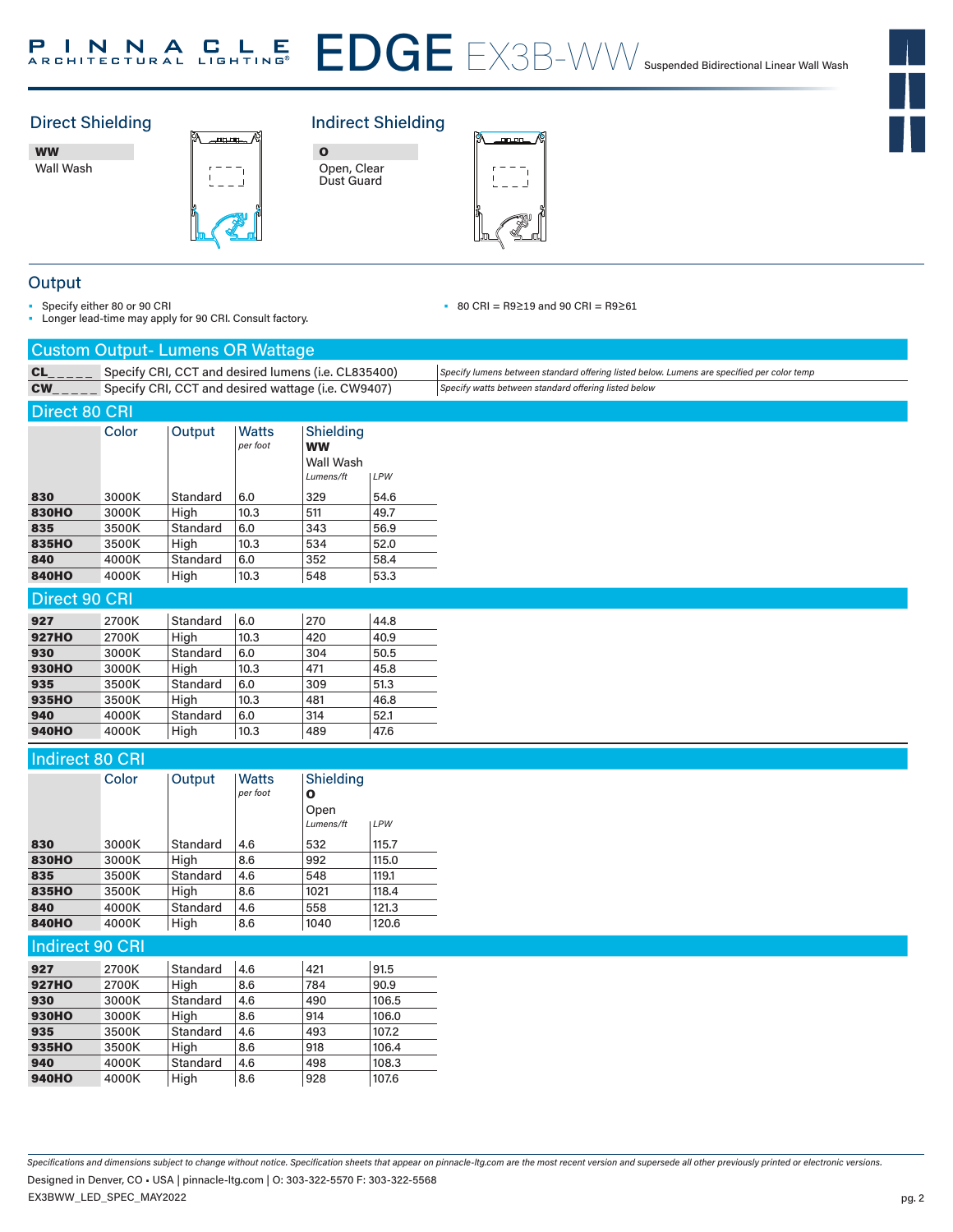# Length

- All individual units cannot be joined, end plates are factory installed and cannot be removed<br>• For continuous runs, add 1/4" (6.4mm) for each end plate or 1/2" (12.7mm) to the overall ler
- For continuous runs, add 1/4" (6.4mm) for each end plate or 1/2" (12.7mm) to the overall length of the row

| $\overline{2}$   | 3                     | 4              | 5              | 6              | 8              |                                       |
|------------------|-----------------------|----------------|----------------|----------------|----------------|---------------------------------------|
| Indiv. Fixture   | <b>Indiv. Fixture</b> | Indiv. Fixture | Indiv. Fixture | Indiv. Fixture | Indiv. Fixture | Cont. Run                             |
| $24''$ (609.6mm) |                       |                |                |                |                | Specify nominal<br>overall row length |
|                  | 36" (914.4mm)         |                |                |                |                | to the 1'                             |
|                  |                       | 48" (1219.2mm) |                |                |                |                                       |
|                  |                       |                | 60" (1524mm)   |                |                |                                       |
|                  |                       |                |                | 72" (1828.8mm) |                |                                       |
|                  |                       |                |                |                | 96" (2438.4mm) |                                       |
|                  |                       |                |                |                |                | Specify to the 1'                     |

# **Mounting**

- Specify cable length in ordering code (AC48G1)
- Standard specifiable lengths are 48", 120", 240" and 350"
- End plates and power cord attached at factory
- Aircraft cable (AC) mounts on 4' (1219.2mm) and 8' (2438.4mm) centers Maximum movable mounting locations are 12" from end of 4' fixture and 18" from
- end of 8' fixture • Aircraft Cable supplied with 5" (127mm) power and 2" (50.8mm) non-power canopies
- Canopies and pendants match fixture finish, power cords are white, grey, or black depending on fixture finish. See Finish section for additional details
- Approved for dry/damp location unless otherwise noted
- Refer to installation instructions during installation at the job site
- Maximum fixture weight is 25 lbs for a standard 4' fixture
- AC\_\_GS and MAC\_\_GS works with screw slot and bolt slot grid ceiling types
- Designed to be 12"-18" away from wall for optimal performance

| AC G1     | Aircraft Cable 1" (15/16") T-Bar           |
|-----------|--------------------------------------------|
| AC G9     | Aircraft Cable 9/16" T-Bar                 |
| AC GS     | Aircraft Cable Screw Slot T-Bar            |
| AC JB     | Aircraft Cable Junction Box                |
| AC ST     | Aircraft Cable Structure                   |
| $AC5$ $G$ | Aircraft Cable 5" (127mm) Non-Power Canopy |
| AC5 JB    | Aircraft Cable 5" (127mm) Non-Power Canopy |
| SQ G      | Aircraft Cable 5" (127mm) Square Canopy    |
| SQ JB     | Aircraft Cable 5" (127mm) Square Canopy    |
| MAC G1    | Moveable AC 1" (15/16") T-Bar              |
| MAC G9    | Moveable AC 9/16" T-Bar                    |
| MAC GS    | Moveable AC Screw Slot T-Bar               |
| MAC JB    | Moveable AC Junction Box                   |
| MAC ST    | Moveable AC Structure                      |
| MAC5 G    | Moveable AC 5" (127mm) Non-Power Canopy    |
| MAC5 JB   | Moveable AC 5" (127mm) Non-Power Canopy    |
| $MSQ_G$   | Moveable AC 5" (127mm) Square Canopy       |
| MSQ JB    | Moveable AC 5" (127mm) Square Canopy       |

### 



*AC - Single, Adjustable Aircraft Cable*

on.on

*MAC - Movable Y- Aircraft Cable*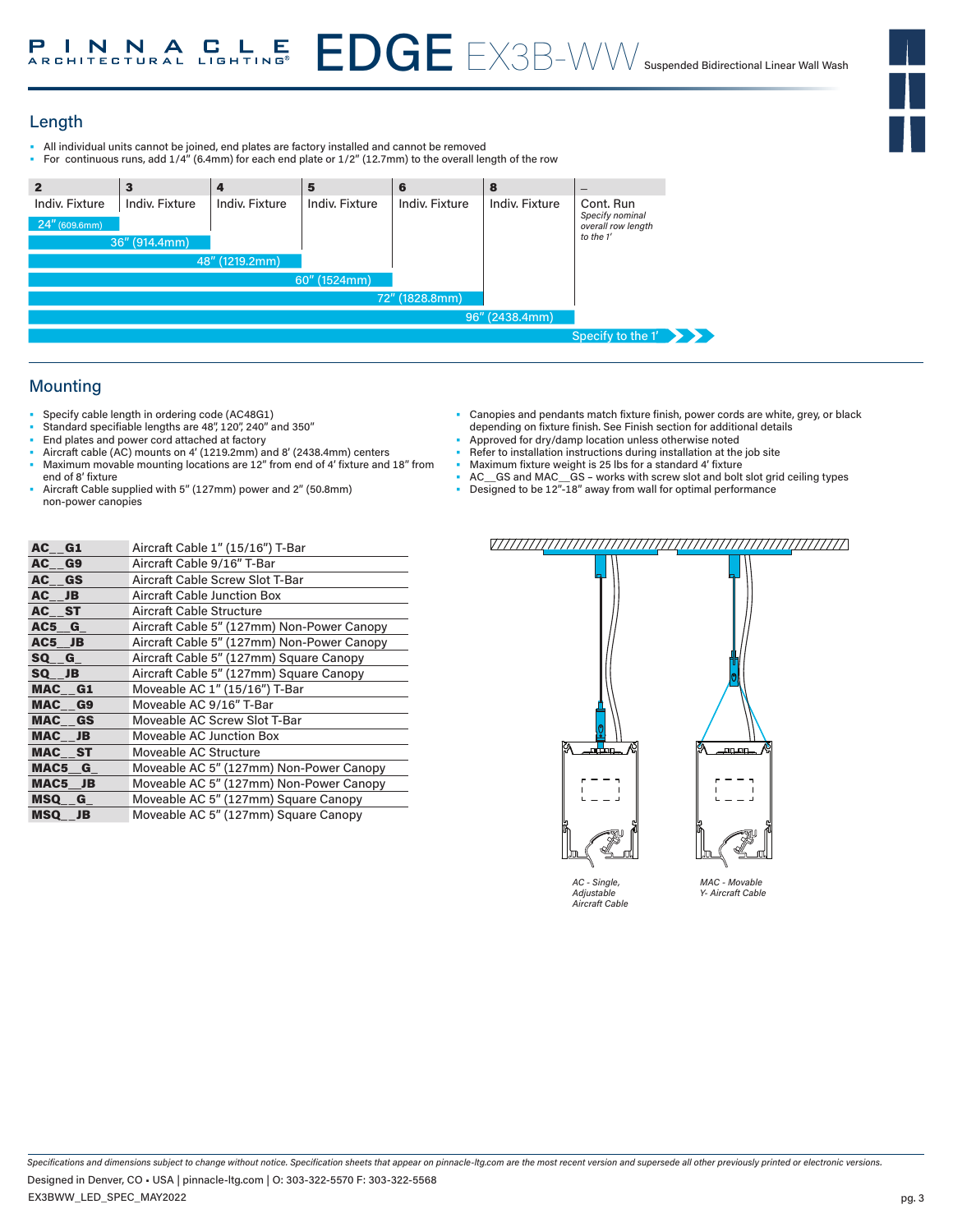

#### Voltage

Some EX3B-WW configurations will not accommodate all voltage options; consult with factory

| U | Universal |
|---|-----------|
|   | 120 volt  |
| 2 | 277 volt  |
| 3 | 347 volt  |

#### **Driver**

- Standard Driver Option = FSD
- Driver Lifetime: 50,000 hours at 25°C ambient operating conditions
- For more driver options see Pinnacle Resource Guide

| 0-10V Drivers            |                                                           |
|--------------------------|-----------------------------------------------------------|
| <b>FSD</b>               | Factory Select Driver 1%, 0-10v                           |
| PL <sub>2</sub>          | Signify Advance Xitanium 1%, 0-10v                        |
| PL <sub>4</sub>          | Advance Xitanium 347v 1%, 0-10v, requires 347v            |
| OL <sub>2</sub>          | Osram Optotronic, 1%, 0-10y                               |
| OL <sub>4</sub>          | Osram Optotronic 347v, 1% 0-10v, requires 347v option     |
| EE1                      | eldoLED ECOdrive 1%, 0-10y Logarithmic                    |
| EE <sub>2</sub>          | eldoLED ECOdrive 1%, 0-10v Linear                         |
| ES <sub>1</sub>          | eldoLED SOLOdrive 0-10v, 0% Logarithmic                   |
| ES <sub>2</sub>          | eldoLED SOLOdrive 0-10v, 0% Linear                        |
| <b>DALI Drivers</b>      |                                                           |
| EE <sub>3</sub>          | eldoLED SOLOdrive .1%, DALI (logarithmic)                 |
| EE4                      | eldoLED SOLOdrive .1%, DALI (linear)                      |
| OD1                      | Osram Optotronic 1%, DEXAL                                |
| OD <sub>2</sub>          | Osram Optotronic 1%, DALI 2 Channel                       |
| <b>Lutron Drivers</b>    |                                                           |
| LH <sub>1</sub>          | Lutron Hi-lume Soft-on, Fade-to-black 1%, EcoSystem, LDE1 |
| LH4                      | Lutron Hi-Lume 1%, 2-wire, Lutron-LTEA2W, 120v only       |
| <b>Alternate Drivers</b> |                                                           |
| PS <sub>1</sub>          | Signify Advance Xitanium Step Dimming 50%/100%            |
| EH <sub>1</sub>          | ELV 120v only, 0-10v universal                            |

### How to specify Circuiting, Battery and Emergency

- Select fixture circuiting from options below
	- Some EX3B-WW configurations will not accommodate all circuiting options, consult with factory

# **Circuiting**

1

|   | Single Circuit                |
|---|-------------------------------|
|   | Dual Circuit                  |
| M | Multi Circuit                 |
|   | <b>Emergency Circuit only</b> |
| N | Night Light Circuit only      |



Battery and emergency section options are available in addition to fixture circuit<br>Select battery and emergency section options below; factory shop drawing required as a some EX3B-WW configurations will not accommodate all Select battery and emergency section options below; factory shop drawing required • Some EX3B-WW configurations will not accommodate all circuiting options, consult with factory

## Battery and/or Emergency **If Required**



0 No battery or specific emergency section required

Some EX3B-WW configurations will not accommodate all driver options; consult with factory

*Specifications and dimensions subject to change without notice. Specification sheets that appear on pinnacle-ltg.com are the most recent version and supersede all other previously printed or electronic versions.* Designed in Denver, CO • USA | pinnacle-ltg.com | O: 303-322-5570 F: 303-322-5568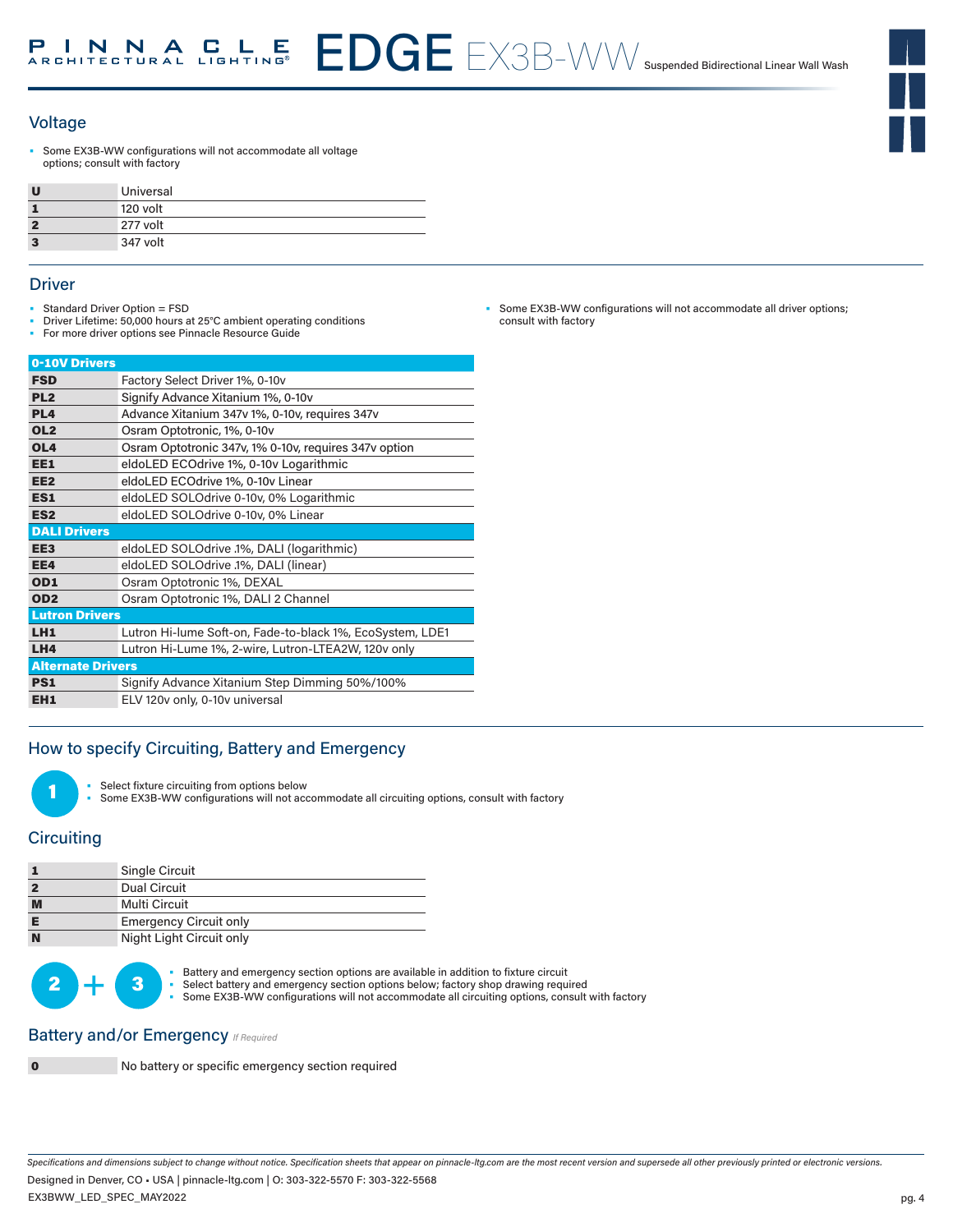# EDGE EX3B-WW Suspended Bidirectional Linear Wall Wash

## **Battery**

- Select battery section type if required, indicate total QTY*. Example 2P* • 90 minute battery runtime; test button is remote to fixture and requires an
- additional drop • No battery option available for 2' lengths
- 0 No Battery

| . U                         | <b>NO Battery</b>                         |
|-----------------------------|-------------------------------------------|
| $\overline{\phantom{a}}$ IC | lota 10w Integral                         |
| <b>ILL</b>                  | lota 10w Integral Lithium, Self Testing   |
| <b>IRH</b>                  | lota 20w Remote                           |
| $\mathbf P$                 | Bodine 10w Integral                       |
| <b>PLL</b>                  | Bodine 10w Integral Lithium, Self Testing |
| <b>PRH</b>                  | Bodine 20w Remote                         |

#### **Emergency**

• Select emergency section type if required, indicate total QTY. *Example 1E* • Combine battery and emergency section ordering codes if both options are

| <b>FSG</b>           | Factory Select ALCR, Automatic Load Control Relay |
|----------------------|---------------------------------------------------|
| $_{\blacksquare}$ GI | lota ETS DR, Emergency Lighting Control Device    |
| $_{-}$ GB            | Bodine GTD, Emergency Lighting Control Device     |
| $-E$                 | <b>Emergency circuit section</b>                  |
| $\blacksquare$ N     | Night Light circuit section                       |
| $\mathbf{L}$         | Life Safety circuit section NO THROUGH WIRE       |

| <b>Battery OR Emergency Ordering Examples</b> |                     |  |
|-----------------------------------------------|---------------------|--|
| • Single circuit, 10w Integral Battery        | Ordering Code: 1-1P |  |
| • Emergency only, 10w Integral Battery        | Ordering Code: E-1P |  |
| Single circuit, GTD required                  | Ordering Code: 1-1G |  |
|                                               |                     |  |

#### Finish

Standard powder-coat textured white, metallic silver, textured black, graphite or bronze painted finish; consult factory fo

|   | or bronze painted finish: consult factory for chip of standard paint finishes | factory for more information |
|---|-------------------------------------------------------------------------------|------------------------------|
| W | White (white cord/white canopy)                                               |                              |
|   | Metallic Silver (grey cord/silver canopy)                                     |                              |

selected

• Selecting a fixture finish other than white may impact lumen output; consult

Combination Section Ordering Examples

• Entire direct fixture housing is on battery for lengths up to 5' • Half of direct fixture is on battery for 6' or 8' housing lengths • For more battery options available, see Pinnacle Resource Guide

For Approximate Battery Lumen Output

 $\cdot$  92.3 (LPW) x 10 (watts) = 923 battery lumen output

• Single circuit, (1) 10w battery, (1) emergency section Ordering Code: 1-1P1E • Multi circuit, (2) 10w battery, (2) emergency sections Ordering Code: M-2P2E • Single circuit, (1) night light section **Ordering Code: 1-1N** 

• Multiply battery wattage X fixture LPW shown on Lumen Table

| <b>Fixture Options</b> |
|------------------------|
|                        |

• Additional options to enhance the fixture and finish of the product

BL Textured Black *(black cord/black canopy)* **BR** Bronze *(white cord/bronze canopy)* GR Graphite *(white cord/graphite canopy)* CC Custom Color *(white cord/color match canopy)*

• Consult factory for MR16 configurations

| <b>MRF</b>  | Fixed MR16 Halogen (only available with 120v) |
|-------------|-----------------------------------------------|
| <b>LMRF</b> | Fixed MR16 LED (only available with 120v)     |
| <b>LC</b>   | Clear Lens                                    |
| B           | <b>Baffle</b>                                 |

## **Controls**

• Pinnacle is able to accommodate different control solutions from different manufacturers. Consult Factory for more information.

*Specifications and dimensions subject to change without notice. Specification sheets that appear on pinnacle-ltg.com are the most recent version and supersede all other previously printed or electronic versions.* EX3BWW\_LED\_SPEC\_MAY2022 Designed in Denver, CO • USA | pinnacle-ltg.com | O: 303-322-5570 F: 303-322-5568